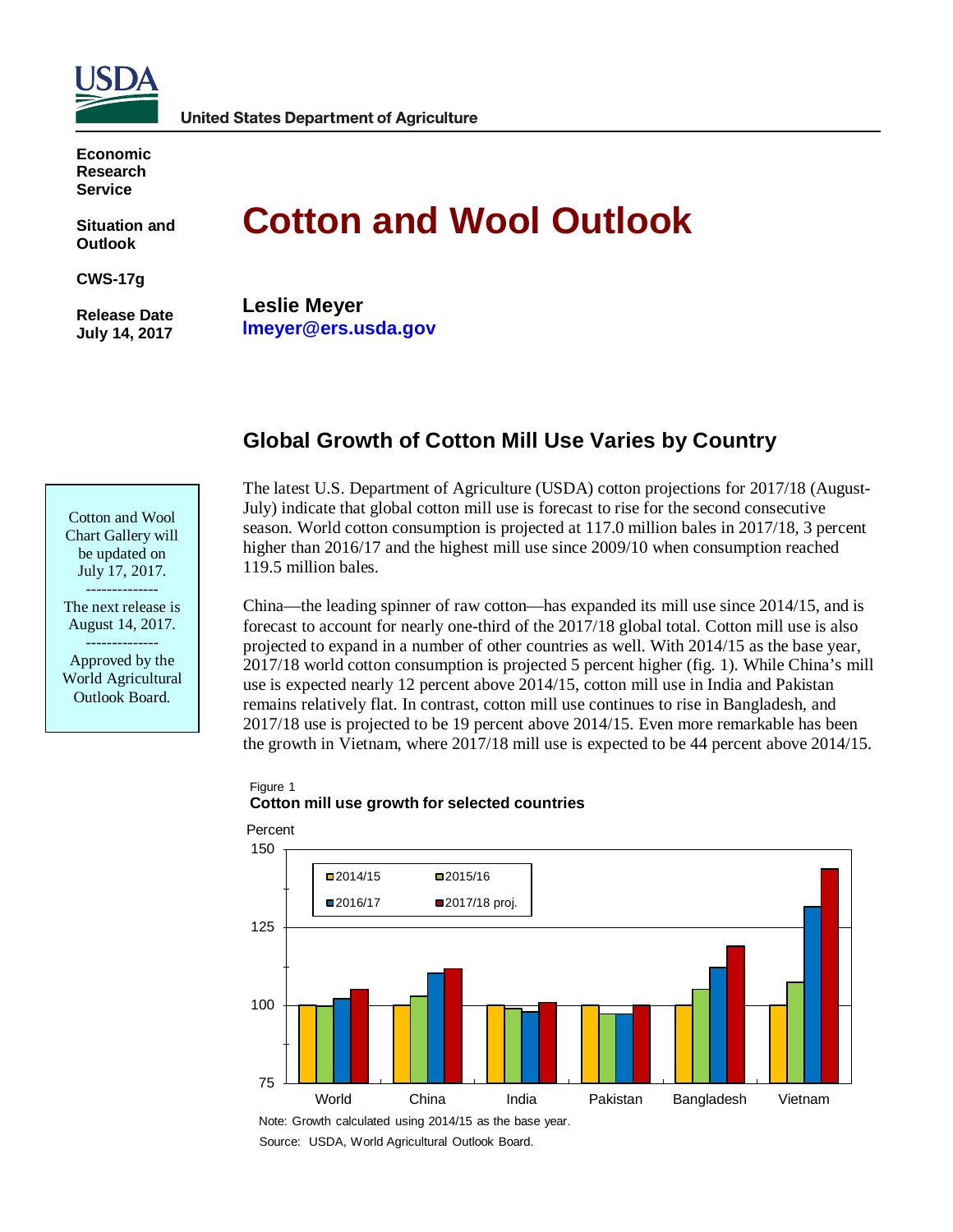# *U.S. 2017 Cotton Crop Projection Reduced in July*

The 2017 U.S. cotton crop is projected at 19.0 million bales, 1 percent (200,000 bales) below the June projection but nearly 11 percent above the 2016 crop. The July production decrease was largely attributable to the lower planted area reported in USDA's *Acreage* report released June 30. Based on the *Acreage* report, U.S. producers had planted or intended to plant nearly 12.1 million acres to cotton in 2017, slightly below the March indications but 20 percent above 2016 (see table 10).

Upland cotton area projections in 2017 increased for each of the Cotton Belt regions relative to 2016, as higher expected returns for cotton—compared with those for alternatives—supported expanded plantings this spring (fig. 2). Area in the Southwest is reported at 7.1 million acres, 19 percent higher than in 2016 and the second highest since 1981. In 2017, the Southwest upland acreage is expected to account for over 60 percent of the total U.S. area, similar to a year earlier.

In the Southeast, 2017 cotton acreage is estimated at nearly 2.6 million acres, about 400,000 acres above each of the previous two seasons. The Southeast is expected to account for 22 percent of the U.S. area in 2017. For the Delta, 2017 cotton area is estimated at 1.8 million acres, the highest in 5 years but equal to the 10-year average. For the second consecutive season, the Delta is forecast to account for 15 percent of the U.S. upland cotton area. Similarly, upland cotton area in the West is expanding for the second year in a row. In 2017, upland acreage is estimated at 302,000 acres, or 2.6 percent of the U.S. total. In addition, extra-long staple (ELS) cotton acreage for 2017 is projected at 252,000 acres, 30 percent (57,000 acres) more than 2016 and the highest since 2011.

#### Figure 2 U.S. regional upland cotton planted area

Million acres



Note: 2017 based on June 30 Acreage report.

Source: USDA, National Agricultural Statistics Service, Crop Production reports.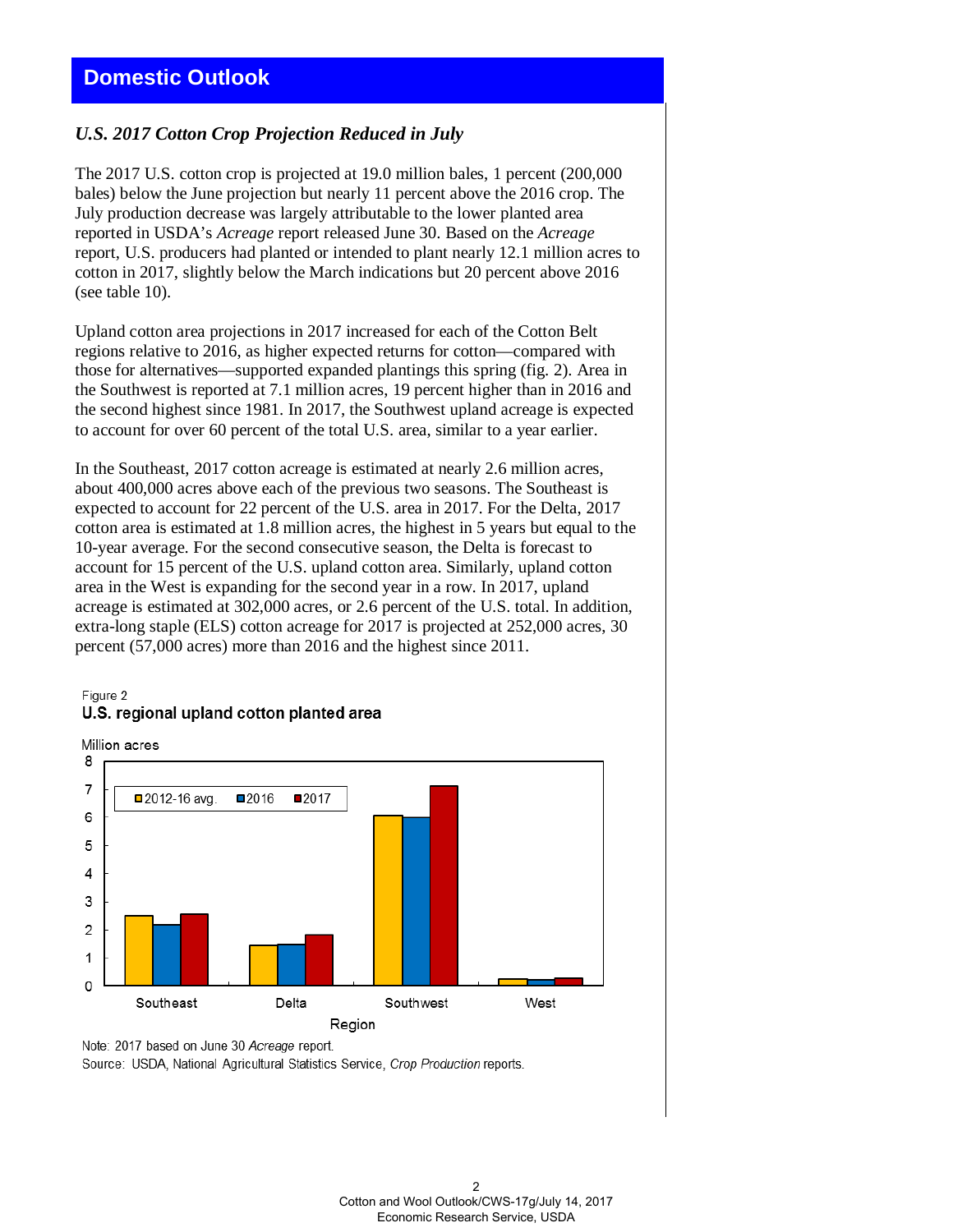Total cotton harvested acreage is estimated at nearly 11.2 million acres in July. U.S. abandonment—forecast at 7 percent—is based on the 10-year average abandonment by region, with the Southwest estimated at 10 percent to reflect favorable moisture conditions. The U.S. yield—projected at 816 pounds per harvested acre—is based on 5-year average yields by region; the U.S. yield reached 867 pounds per harvested acre in 2016 and 766 pounds in 2015. In August, USDA's National Agricultural Statistics Service (NASS) will publish its first survey-based results for 2017 cotton production.

U.S. cotton crop development as of July 9 indicated that 61 percent of the 2017 cotton crop was squaring, above last season and the 2012-16 average. In addition, area setting bolls had reached 19 percent, also slightly above a year ago and the 5 year average. Favorable spring moisture benefitted the cotton crop early this season and current U.S. crop conditions were similar to the previous 2 seasons (fig. 3). As of July 9, 61 percent of the U.S. cotton area was rated "good" or "excellent," compared with 54 percent a year earlier, while 12 percent was rated "poor" or "very poor," compared with 11 percent in 2016.

## *U.S. Cotton Demand Unchanged; Stocks Revised for 2017/18*

U.S. cotton demand projections for 2017/18 were unchanged in July. U.S. exports—forecast at 13.5 million bales—are 1 million bales below the 2016/17 estimate; increased export competition is expected in 2017/18 as larger foreign production is projected. With world trade slightly higher in 2017/18, the U.S. share of global trade is expected to decrease from 40 percent in 2016/17 to about 37 percent, still one of the highest over the last 5 years. U.S. cotton mill use accounts for an additional 3.4 million bales of demand, bringing total demand to 16.9 million bales and the second highest since 2010/11.

Based on the latest supply and demand estimates, 2017/18 ending stocks are forecast at 5.3 million bales, up from 2016/17's 3.2 million bales and the highest since 2008/09, when stocks were 6.3 million bales. In addition, the 2017/18 stocks-to-use ratio (31.4 percent) is also expected to reach its highest in 9 years. As a result, the 2017/18 upland cotton farm price is likely to decline from 2016/17; the farm price is forecast to range between 54 and 68 cents per pound in 2017/18, with the 61-cent midpoint 7 cents below the 2016/17 estimate.



Source: USDA, Crop Progress reports.

U.S. cotton crop conditions

Figure 3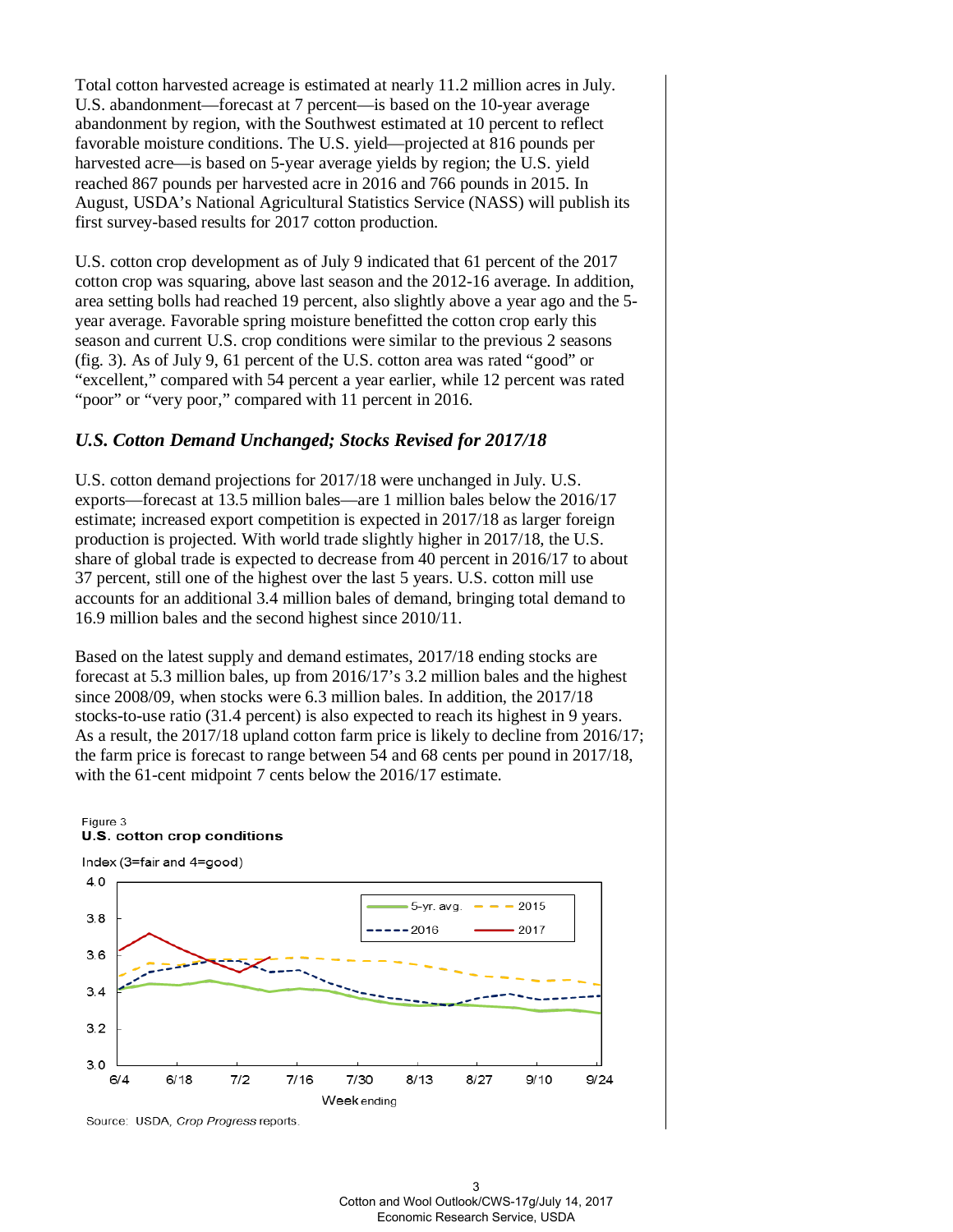#### *Global Cotton Production To Rebound Further in 2017/18*

World 2017/18 cotton production is projected at 115.4 million bales, 8 percent (8.8 million bales) above 2016/17 and 19 percent above 2015/16's 12-year low. In 2017/18, global cotton production is forecast at its highest level in 3 years, with each of the major producing countries expecting larger crops. With alternative crops less favorable for the 2017/18 season, global cotton harvested area is projected to jump 10 percent from 2016/17's 30-year low to 32.4 million hectares (80.1 million acres). The world cotton yield is estimated at 775 kilograms per hectare (691 pounds per acre) in 2017/18, 2 percent below a year earlier.

Global cotton production remains concentrated among a handful of countries (fig. 4). In 2017/18, the top five cotton-producing countries are forecast to account for more than 76 percent of total production, similar to last season but slightly below the 2013/14-2015/16 average. India—the largest cotton producer—accounts for 25 percent of the 2017/18 global crop estimate, while China and the United States are expected to contribute 21 percent and 16.5 percent, respectively.

In 2017/18, India is projected to produce 29.0 million bales of cotton, 7 percent above 2016/17. Although the yield is forecast lower (near the 5-year average), an area rebound of 14 percent is expected to push the 2017/18 crop to its highest in 3 years. For China, cotton production is projected to rise 5.5 percent (1.25 million bales) in 2017/18 to 24.0 million bales. Area devoted to cotton is forecast to return to the 2015/16 level of approximately 3.1 million hectares. Meanwhile, the China national yield is projected at a record 1,713 kilograms per hectare, as area is heavily concentrated in the high-yielding Xinjiang region.

#### Figure 4 Share of total cotton production by major producer



Source: USDA, World Agricultural Supply and Demand Estimates reports.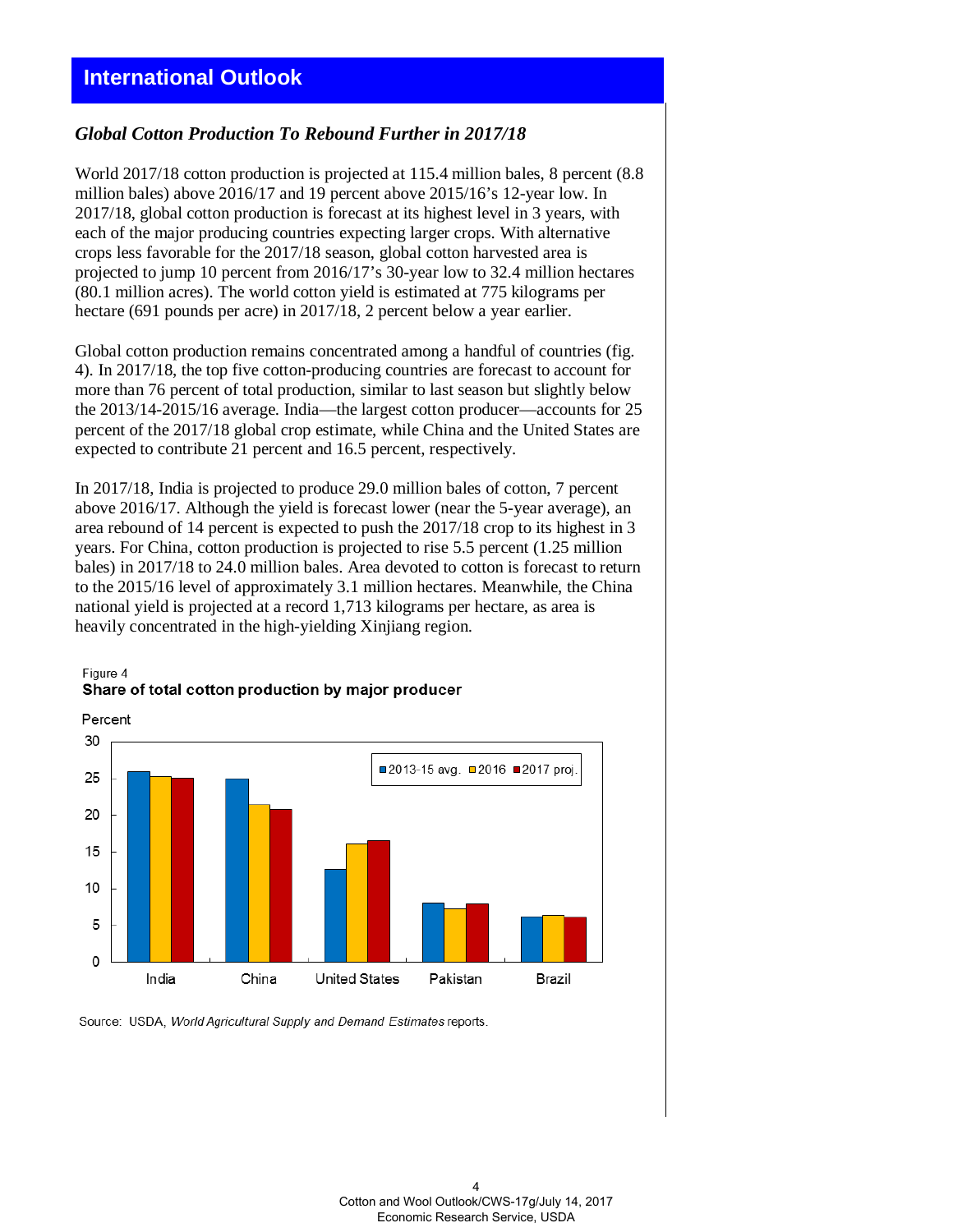# *World Cotton Consumption Estimates Raised in July*

Estimates of global cotton consumption for 2016/17 and 2017/18 were increased in July, continuing the recovery seen in recent years. For 2016/17, world cotton mill use is estimated at 113.8 million bales, 200,000 bales above the June estimate and more than 2 percent higher than 2015/16. The July gain was largely attributable to the higher consumption estimate for India.

For 2017/18, global consumption is projected at 117.0 million bales, 3 percent above the 2016/17 estimate and the highest in 8 years. As with the 2016/17 estimate, India was largely responsible for the July forecast increase for 2017/18. Mill use in China is projected at 38.0 million bales, 500,000 bales above 2016/17 and the highest since a similar amount was recorded for 2011/12. Access to domestic reserve supplies are expected to limit yarn imports and push cotton mill use higher in China for the third consecutive season. India's consumption is forecast at nearly 24.8 million bales in 2017/18, 3 percent above 2016/17's estimate, while mill use in Pakistan is projected at 10.6 million bales, also 3 percent higher. In addition, 2017/18 cotton mill use is expected to rise in Bangladesh (+6 percent), Turkey (+6 percent), and Vietnam (+9 percent).

# *Global Cotton Trade Projected Stable in 2017/18, Stocks To Decrease*

World cotton trade in 2017/18 is forecast at 36.8 million bales, less than 1 percent above 2016/17. Offsetting changes among the major exporters, however, mask significant differences for the upcoming 2017/18 season. The United States, as discussed earlier, is expected to reduce its shipments by 1 million bales in 2017/18, as other major producing countries have additional supplies to export. These countries include the following: Australia, where cotton exports are forecast to expand 25 percent (850,000 bales); Brazil, where shipments are expected to rise 11 percent (300,000 bales); and Uzbekistan, where exports are projected 13 percent (200,000 bales) higher. In contrast, India's exports in 2017/18 are forecast 2 percent or 100,000 bales lower.

Global ending stocks are projected at 88.7 million bales for 2017/18, a 1.5-millionbale reduction from 2016/17, as world cotton consumption is expected to exceed production for the third consecutive season. Although China holds the largest share (44 percent) of global cotton supplies, 2017/18 ending stocks in China are projected to decline more than 9 million bales (19 percent) to 39.3 million bales, the lowest in 6 years. Meanwhile, stocks outside of China are generally expected to rise in 2017/18, offsetting most of the decline in China. The global stocks-to-use ratio is projected at 76 percent by the end of 2017/18, the lowest since 2011/12. Despite the lower world stocks and stocks-to-use ratio, rising stocks outside of China are expected to reduce the 2017/18 average world cotton price (A Index) from 2016/17's estimate of nearly 83 cents per pound.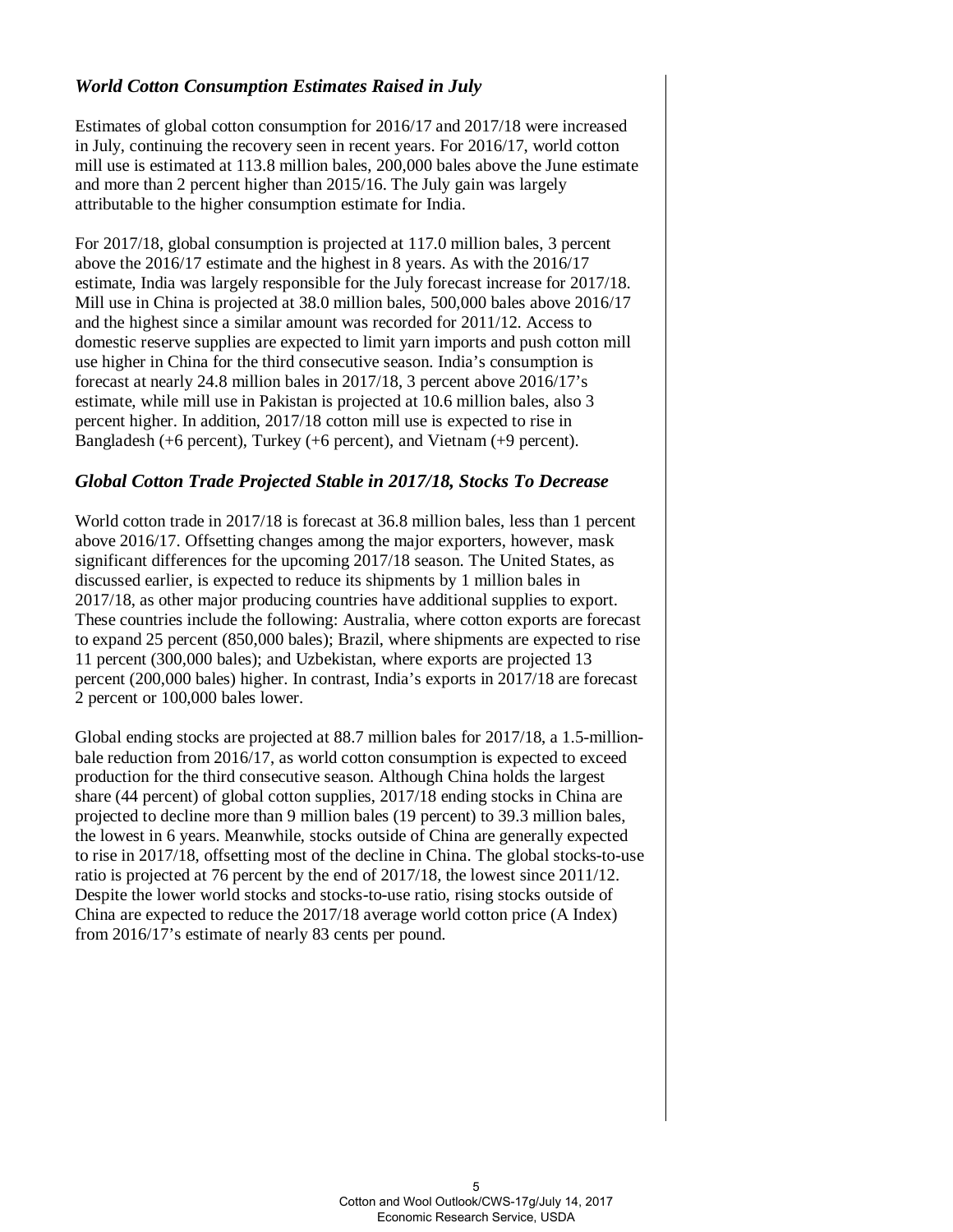# **Contacts and Links**

#### **Contact Information**

Leslie Meyer (202) 694-5307 lmeyer@ers.usda.gov Carolyn Liggon (web publishing) (202) 694-5056 cvliggon@ers.usda.gov

#### **Subscription Information**

Subscribe to ERS e-mail notification service at <http://www.ers.usda.gov/subscribe-to-ers> [-e-newsletters.aspx t](http://www.ers.usda.gov/subscribe-to-ers-e-newsletters.aspx)o receive timely notification of newsletter availability.

## *Data*

Cotton and [Wool Monthly Tables](http://ers.usda.gov/publications/cws-cotton-and-wool-outlook)

[Cotton and Wool Chart](http://www.ers.usda.gov/data-products/cotton-and-%20wool-chart-gallery.aspx#.UguTC6z8J8E) Gallery

## *Related Websites*

<http://usda.mannlib.cornell.edu/MannUsda/viewDocumentInfo.do?documentID=1194>

<http://www.ers.usda.gov/topics/crops/cotton-wool.aspx>

<http://usda.mannlib.cornell.edu/MannUsda/viewDocumentInfo.do?documentID=1281>

The U.S. Department of Agriculture (USDA) prohibits discrimination in all its programs and activities on the basis of race, color, national origin, age, disability, and where applicable, sex, marital status, familial status, parental status, religion, sexual orientation, genetic information, political beliefs, reprisal, or because all or a part of an individual's income is derived from any public assistance program. (Not all prohibited bases apply to all programs.) Persons with disabilities who require alternative means for communication of program information (Braille, large print, audiotape, etc.) should contact USDA's TARGET Center at (202) 720-2600 (voice and TDD). To file a complaint of discrimination, write to USDA, Director, Office of Civil Rights, 1400 Independence Avenue, SW, Washington, DC 20250-9410 or call (800) 795-3272 (voice) or (202) 720-6382 (TDD). USDA is an equal opportunity provider and employer.

## **E-mail Notification**

Readers of ERS outlook reports have two ways they can receive an e-mail notice about release of reports and associated data.

• Receive timely notification (soon) after the report is posted on the web) via USDA's Economics, Statistics, and Market Information System (which is housed at Cornell University's Mann Library). Go to [http://usda.mannlib.cornell.edu/Mann](http://usda.mannlib.cornell.edu/MannUsda/aboutEmailService.do) [Usda/aboutEmailService.do a](http://usda.mannlib.cornell.edu/MannUsda/aboutEmailService.do)nd follow the instructions to receive e-mail notices about ERS, Agricultural Marketing Service, National Agricultural Statistics Service, and World Agricultural Outlook Board products.

• Receive weekly notification (on Friday afternoon) via the ERS website. Go to [http://www.ers.usda.gov/subscribe](http://www.ers.usda.gov/subscribe-)to-ers-e-newsletters.aspx and follow the instructions to receive notices about ERS outlook reports, Amber Waves magazine, and other reports and data products on specific topics. ERS also offers RSS (really simple syndication) feeds for all ERS products. Go to <http://www.ers.usda.gov/rss/> to get started.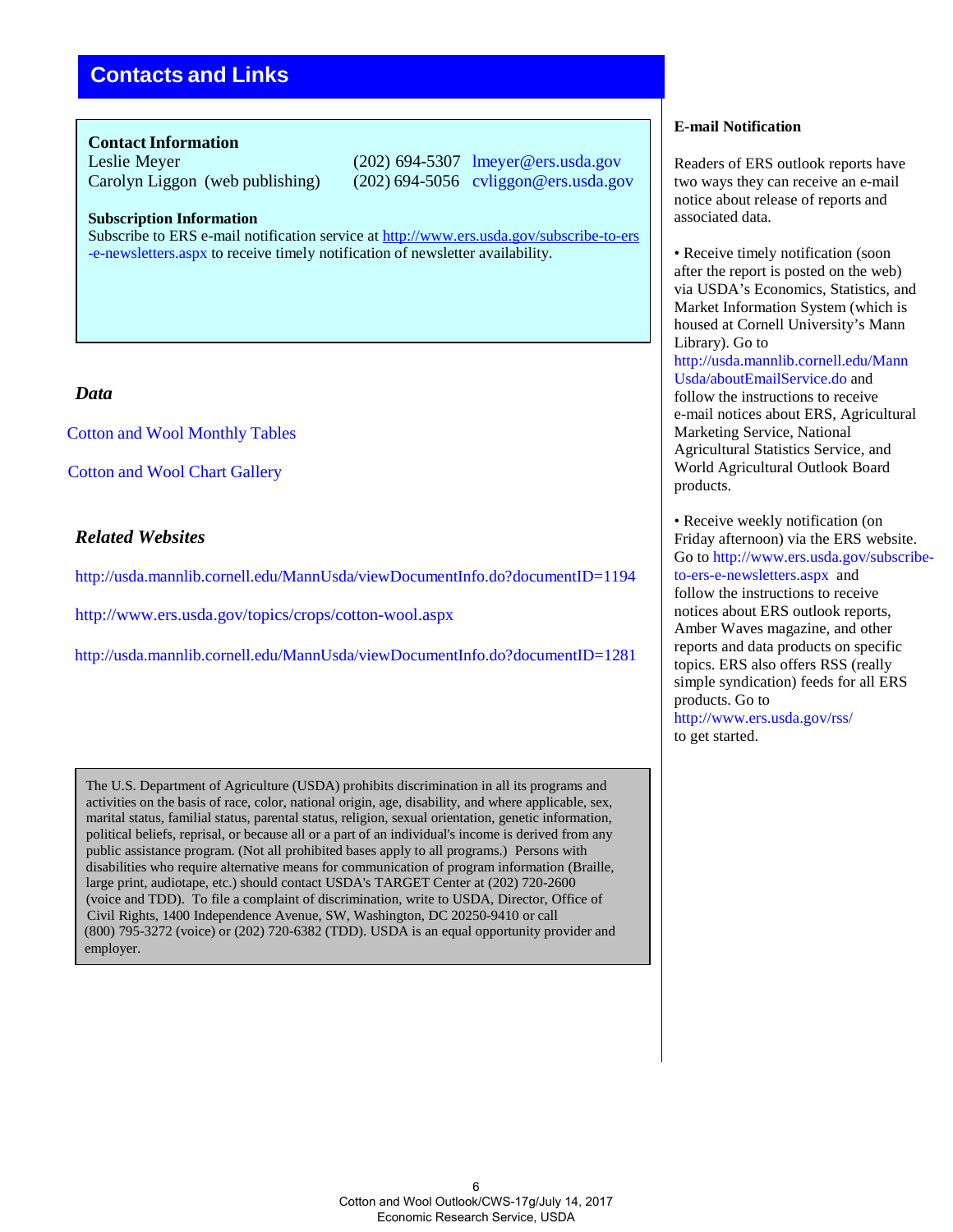|                            |            |            | 2017/18       |            |
|----------------------------|------------|------------|---------------|------------|
| Item                       | 2016/17    | May        | June          | July       |
|                            |            |            | Million acres |            |
| Upland:                    |            |            |               |            |
| Planted                    | 9.878      | 12.001     | 12.001        | 11.803     |
| Harvested                  | 9.320      | 11.115     | 11.115        | 10.933     |
|                            |            |            | Pounds        |            |
| Yield/harvested acre       | 855        | 796        | 796           | 801        |
|                            |            |            | Million bales |            |
| Beginning stocks           | 3.664      | 3.128      | 3.138         | 3.143      |
| Production                 | 16.601     | 18.500     | 18.500        | 18.245     |
| Total supply <sup>1</sup>  | 20.273     | 21.638     | 21.648        | 21.398     |
| Mill use                   | 3.270      | 3.375      | 3.375         | 3.370      |
| Exports                    | 13.880     | 13.375     | 12.875        | 12.850     |
| Total use                  | 17.150     | 16.750     | 16.250        | 16.220     |
| Ending stocks <sup>2</sup> | 3.143      | 4.878      | 5.388         | 5.168      |
|                            |            |            | Percent       |            |
| Stocks-to-use ratio        | 18.3       | 29.1       | 33.2          | 31.9       |
|                            |            |            | 1,000 acres   |            |
| Extra-long staple:         |            |            |               |            |
| Planted                    | 194.5      | 232.0      | 232.0         | 252.0      |
| Harvested                  | 187.8      | 229.0      | 229.0         | 247.0      |
|                            |            |            | Pounds        |            |
| Yield/harvested acre       | 1,454      | 1,467      | 1,467         | 1,467      |
|                            |            |            | 1,000 bales   |            |
|                            |            |            |               |            |
| Beginning stocks           | 136        | 72         | 62            | 57         |
| Production                 | 569<br>707 | 700<br>772 | 700           | 755        |
| Total supply <sup>1</sup>  |            |            | 762           | 812        |
| Mill use                   | 30         | 25         | 25            | 30         |
| Exports<br>Total use       | 620<br>650 | 625<br>650 | 625<br>650    | 650<br>680 |
| Ending stocks <sup>2</sup> | 57         | 122        | 112           | 132        |
|                            |            |            |               |            |
|                            | Percent    |            |               |            |
| Stocks-to-use ratio        | 8.8        | 18.8       | 17.2          | 19.4       |

Table 1--U.S. cotton supply and use estimates

Note: 1 bale = 480 pounds.

<sup>1</sup>Includes imports. <sup>2</sup>Includes unaccounted.

Source: USDA, World Agricultural Outlook Board.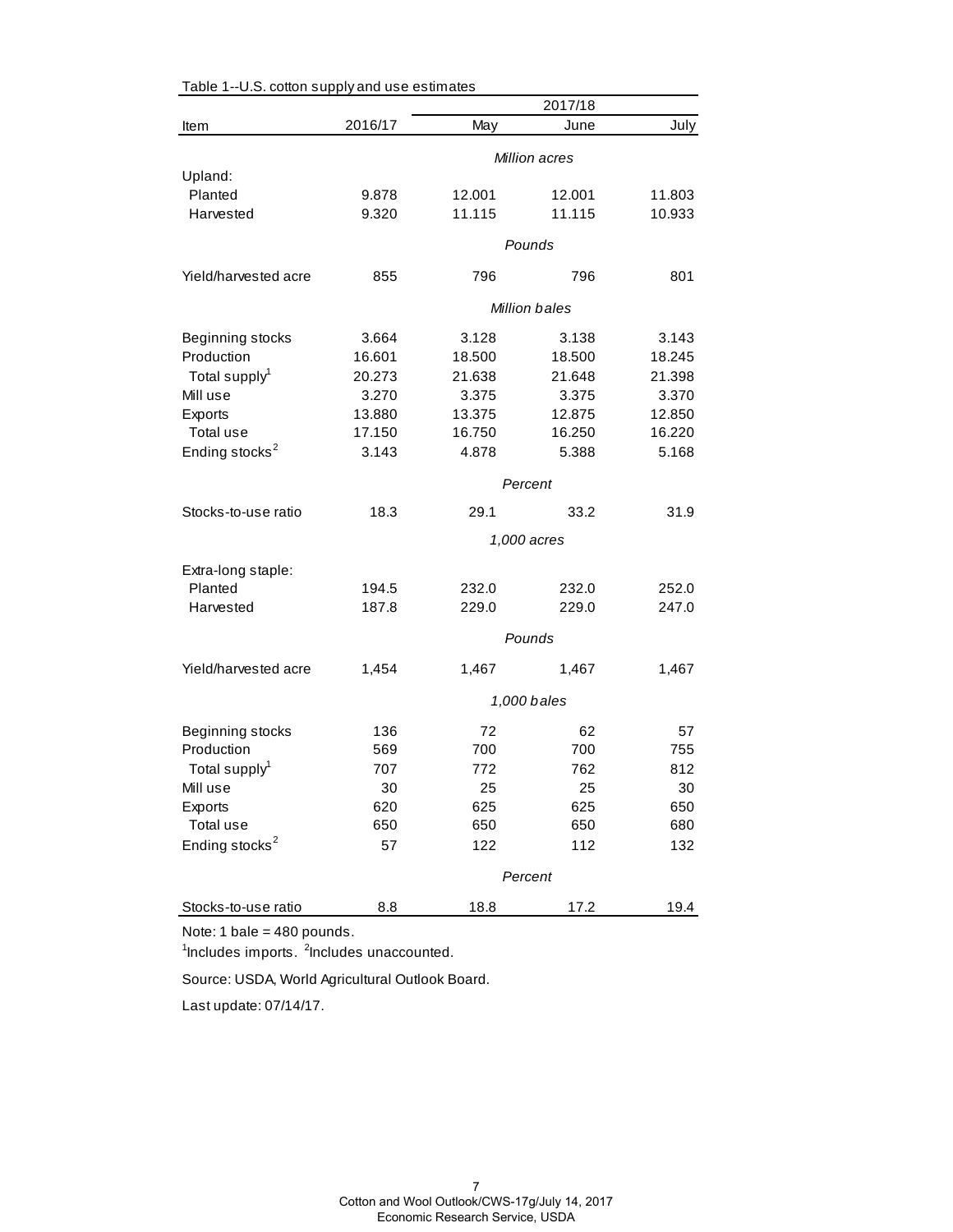|                      |         |               | 2017/18 |        |  |  |
|----------------------|---------|---------------|---------|--------|--|--|
| Item                 | 2016/17 | May           | June    | July   |  |  |
|                      |         | Million bales |         |        |  |  |
| Supply:              |         |               |         |        |  |  |
| Beginning stocks--   |         |               |         |        |  |  |
| World                | 97.17   | 89.52         | 89.34   | 90.27  |  |  |
| Foreign              | 93.37   | 86.32         | 86.14   | 87.07  |  |  |
| Production--         |         |               |         |        |  |  |
| World                | 106.54  | 113.22        | 114.73  | 115.36 |  |  |
| Foreign              | 89.37   | 94.02         | 95.53   | 96.36  |  |  |
| Imports--            |         |               |         |        |  |  |
| World                | 36.71   | 37.63         | 36.85   | 36.77  |  |  |
| Foreign              | 36.70   | 37.62         | 36.84   | 36.76  |  |  |
| Use:                 |         |               |         |        |  |  |
| Mill use--           |         |               |         |        |  |  |
| World                | 113.77  | 115.75        | 116.51  | 117.03 |  |  |
| Foreign              | 110.47  | 112.35        | 113.11  | 113.63 |  |  |
| Exports--            |         |               |         |        |  |  |
| World                | 36.56   | 37.63         | 36.84   | 36.81  |  |  |
| Foreign              | 22.06   | 23.63         | 23.34   | 23.31  |  |  |
| Ending stocks--      |         |               |         |        |  |  |
| World                | 90.27   | 87.14         | 87.71   | 88.73  |  |  |
| Foreign              | 87.07   | 82.14         | 82.21   | 83.43  |  |  |
|                      | Percent |               |         |        |  |  |
| Stocks-to-use ratio: |         |               |         |        |  |  |
| World                | 79.3    | 75.3          | 75.3    | 75.8   |  |  |
| Foreign              | 78.8    | 73.1          | 72.7    | 73.4   |  |  |

Table 2--World cotton supply and use estimates

Note: 1 bale = 480 pounds.

Source: USDA, World Agricultural Outlook Board.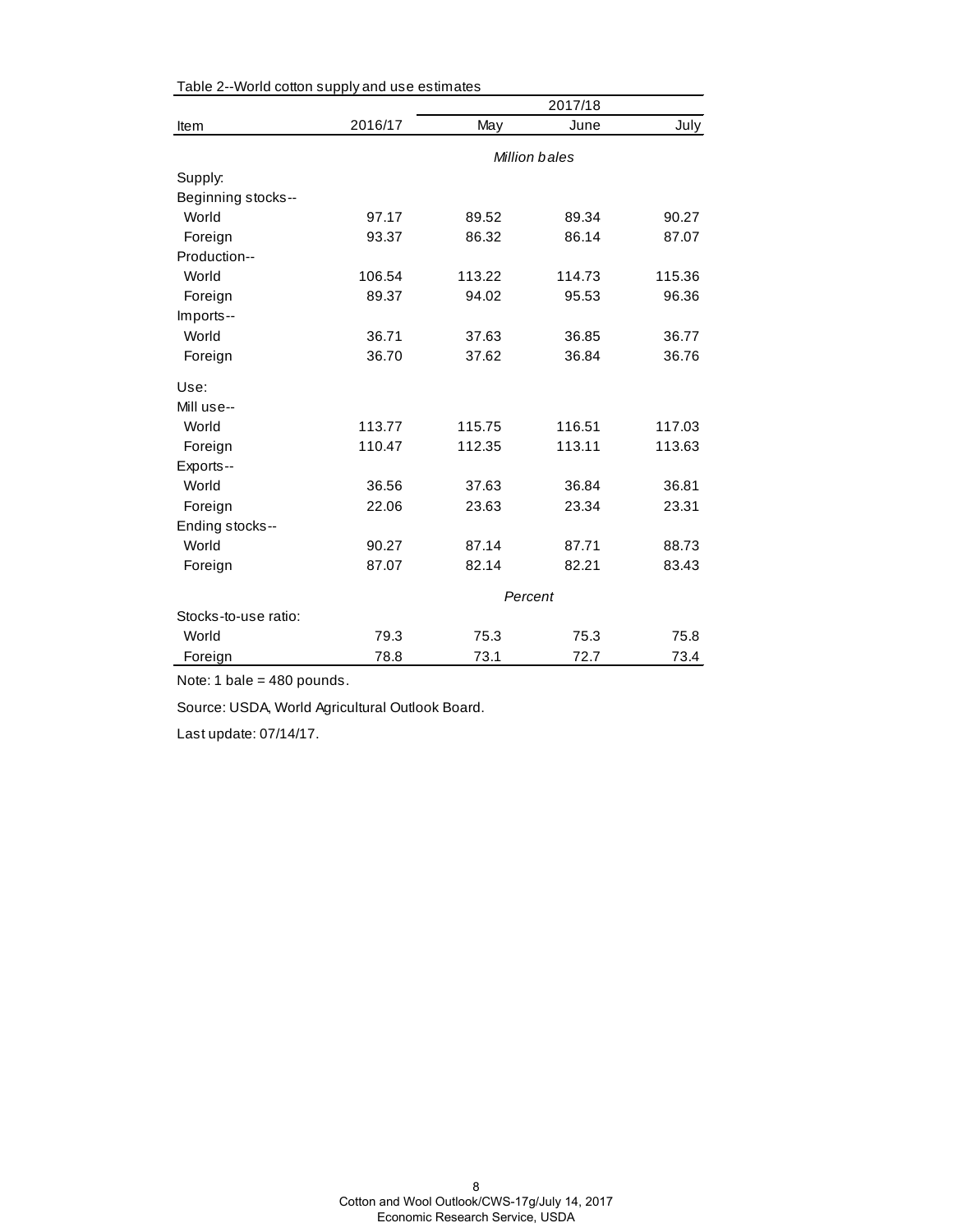| Table 3--U.S. fiber supply |           |                |         |           |
|----------------------------|-----------|----------------|---------|-----------|
|                            | Mar.      | Apr.           | May     | May       |
| Item                       | 2017      | 2017           | 2017    | 2016      |
|                            |           |                |         |           |
|                            |           | 1,000 bales    |         |           |
| Cotton:                    |           |                |         |           |
| Stocks, beginning          | 11,889    | 9,709          | 7,767   | 7,701     |
| Ginnings                   | 0         | 0              | 0       | 0         |
| Imports since August 1     | 3.8       | 4.0            | 5.4     | 31.7      |
|                            |           | Million pounds |         |           |
| Manufactured fiber:        |           |                |         |           |
| Production                 | 543.6     | 536.8          | 541.2   | 560.5     |
| Noncellulosic              | 543.6     | 536.8          | 541.2   | 560.5     |
| Cellulosic                 | <b>NA</b> | <b>NA</b>      | ΝA      | <b>NA</b> |
| Total since January 1      | 1,562.6   | 2,099.4        | 2,640.6 | 2,670.6   |
|                            |           |                |         |           |
|                            | Feb.      | Mar.           | Apr.    | Apr.      |
|                            | 2017      | 2017           | 2017    | 2016      |
|                            |           |                |         |           |
|                            |           | Million pounds |         |           |
| Raw fiber imports          | 166.8     | 207.0          | 183.6   | 195.0     |
| Noncellulosic              | 153.0     | 190.4          | 165.9   | 180.8     |
| Cellulosic                 | 13.8      | 16.6           | 17.7    | 14.2      |
| Total since January 1      | 364.0     | 571.0          | 754.6   | 762.2     |
|                            |           | 1,000 pounds   |         |           |
| Wool and mohair:           |           |                |         |           |
| Raw wool imports, clean    | 490.8     | 747.9          | 706.3   | 942.4     |
| 48s-and-finer              | 344.8     | 482.4          | 448.2   | 573.2     |
| Not-finer-than-46s         | 146.1     | 265.5          | 258.1   | 369.2     |
| Total since January 1      | 978.9     | 1,726.8        | 2,433.1 | 2,429.3   |
| Wool top imports           | 128.4     | 256.7          | 253.8   | 270.6     |
| Total since January 1      | 393.3     | 650.0          | 903.8   | 979.6     |
| Mohair imports, clean      | 0.0       | 0.0            | 0.0     | 0.0       |
| Total since January 1      | 0.0       | 0.0            | 0.0     | 13.3      |

Note: 1 bale =  $480$  pounds. NA = Not available.

Sources: USDA, National Agricultural Statistics Service; U.S. Department of Commerce, U.S. Census Bureau; and *Fiber Organon* .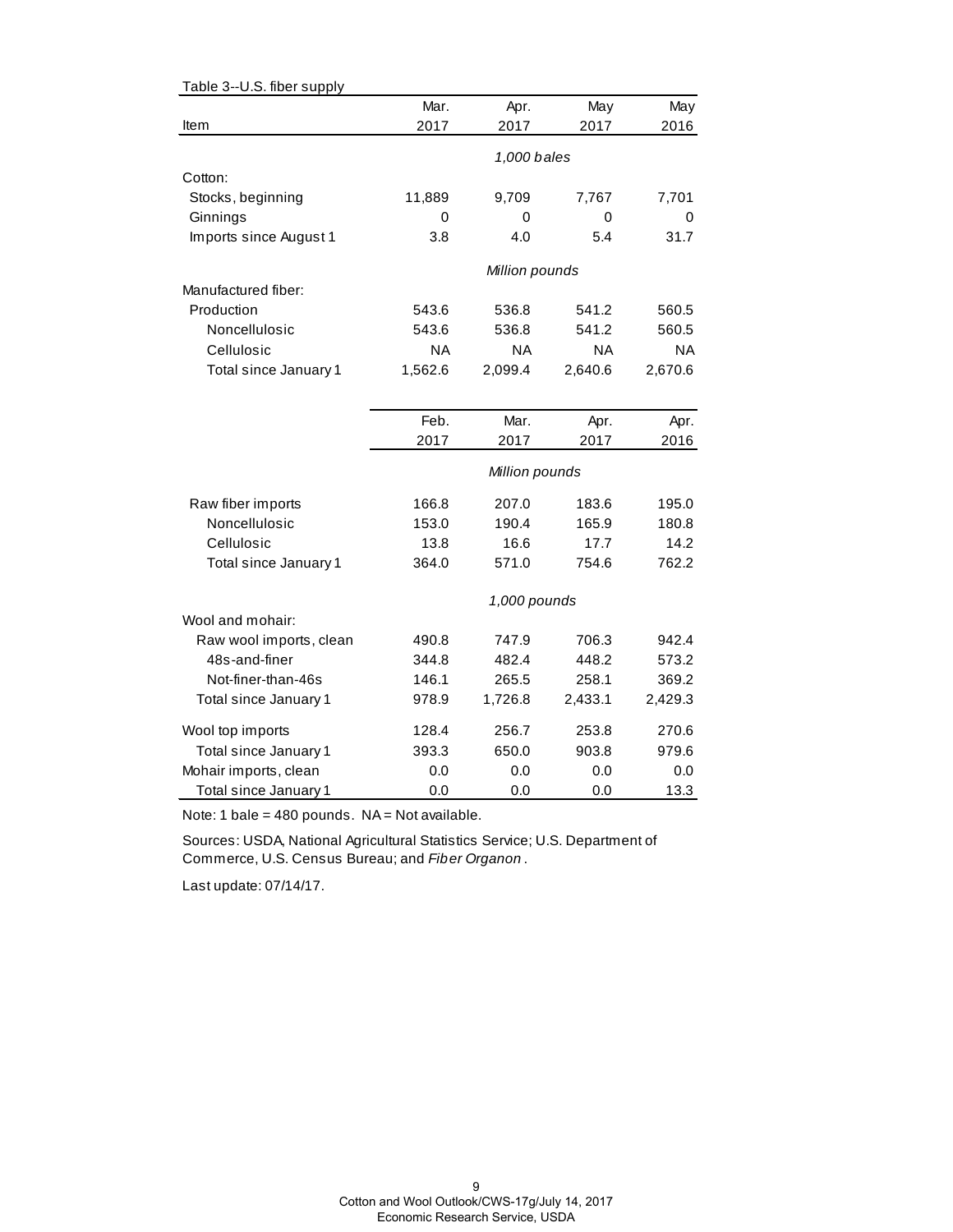| Table 4--U.S. fiber demand            |       |                |         |         |
|---------------------------------------|-------|----------------|---------|---------|
|                                       | Mar.  | Apr.           | May     | May     |
| Item                                  | 2017  | 2017           | 2017    | 2016    |
|                                       |       |                |         |         |
|                                       |       | 1,000 bales    |         |         |
| Cotton:                               |       |                |         |         |
| All consumed by mills <sup>1</sup>    | 300   | 256            | 261     | 289     |
| Total since August 1                  | 2,207 | 2,463          | 2,724   | 2,884   |
| Daily rate                            | 13.0  | 12.8           | 11.3    | 13.2    |
| Upland consumed by mills <sup>1</sup> | 297   | 253            | 259     | 287     |
| Total since August 1                  | 2,187 | 2,441          | 2,699   | 2,863   |
| Daily rate                            | 12.9  | 12.7           | 11.2    | 13.1    |
| Upland exports                        | 1,826 | 1,618          | 1,646   | 1,004   |
| Total since August 1                  | 8,636 | 10,254         | 11,900  | 6,891   |
| Sales for next season                 | 658   | 533            | 829     | 336     |
| Total since August 1                  | 1,911 | 2,444          | 3,273   | 1,551   |
| Extra-long staple exports             | 56.5  | 68.3           | 53.0    | 61.7    |
| Total since August 1                  | 426.5 | 494.8          | 547.9   | 447.5   |
| Sales for next season                 | 15.2  | 25.2           | 29.4    | 23.4    |
| Total since August 1                  | 17.1  | 42.3           | 71.7    | 26.7    |
|                                       | Feb.  | Mar.           | Apr.    | Apr.    |
|                                       | 2017  | 2017           | 2017    | 2016    |
|                                       |       | Million pounds |         |         |
| Manufactured fiber:                   |       |                |         |         |
| Raw fiber exports                     | 49.4  | 55.1           | 49.4    | 51.1    |
| Noncellulosic                         | 49.1  | 54.8           | 48.8    | 49.6    |
| Cellulosic                            | 0.3   | 0.3            | 0.6     | 1.5     |
| Total since January 1                 | 101.2 | 156.3          | 205.7   | 189.4   |
|                                       |       | 1,000 pounds   |         |         |
| Wool and mohair:                      |       |                |         |         |
| Raw wool exports, clean               | 197.0 | 528.2          | 679.8   | 449.3   |
| Total since January 1                 | 692.6 | 1,220.8        | 1,900.6 | 1,784.1 |
| Wool top exports                      | 133.9 | 131.0          | 103.3   | 89.6    |
| Total since January 1                 | 240.7 | 371.7          | 475.0   | 347.3   |
| Mohair exports, clean                 | 0.0   | 91.4           | 28.5    | 31.9    |
| Total since January 1                 | 30.8  | 122.3          | 150.8   | 101.4   |

Note: 1 bale = 480 pounds.

<sup>1</sup>Estimated by USDA.

Sources: USDA, Farm Service Agency; USDA, Foreign Agricultural Service, *U.S. Export Sales* ; U.S. Department of Commerce, U.S. Census Bureau; and *Fiber Organon.*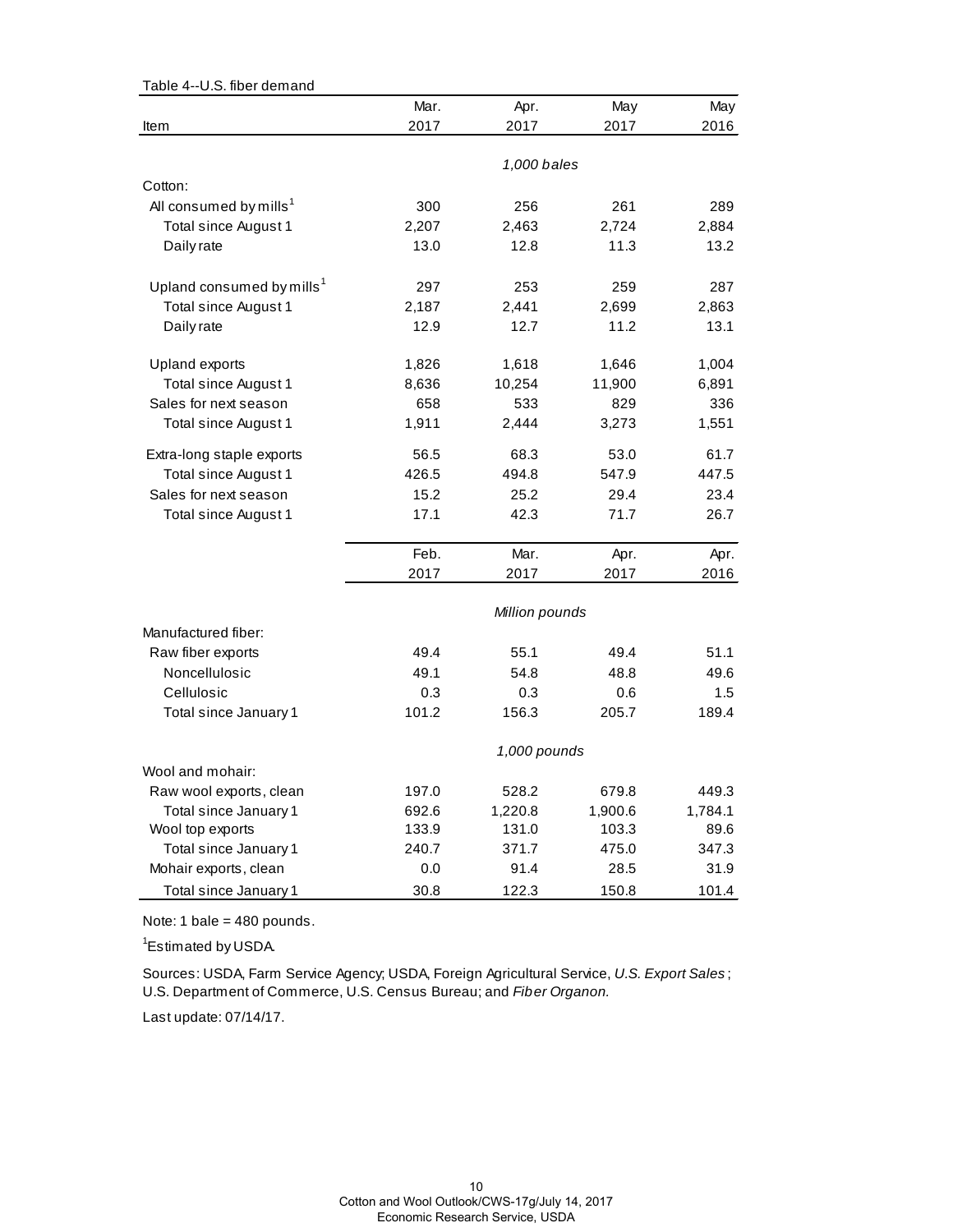| Apr.   | May       | June      | June                                 |
|--------|-----------|-----------|--------------------------------------|
| 2017   | 2017      | 2017      | 2016                                 |
|        |           |           |                                      |
|        |           |           |                                      |
|        |           |           |                                      |
| 68.24  | 70.03     | 66.63     | 54.92                                |
| 74.13  | 75.75     | 69.85     | 62.78                                |
| 146.00 | 146.00    | 146.00    | 125.50                               |
|        |           |           |                                      |
| 68.90  | 69.20     | <b>NA</b> | 67.00                                |
|        |           |           |                                      |
| 86.99  | 87.98     | 84.84     | 74.06                                |
| 88.06  | 89.25     | 85.60     | 76.90                                |
| 86.88  | 88.25     | 84.60     | 73.90                                |
| 90.31  | 91.50     | 87.85     | 77.65                                |
|        |           |           |                                      |
|        |           |           |                                      |
| 3.24   | 3.30      | 3.35      | 3.32                                 |
| 3.97   | 4.00      | <b>NQ</b> | 4.14                                 |
| 3.30   | 3.68      | 3.66      | 3.41                                 |
| NQ     | <b>NQ</b> | NQ.       | NQ                                   |
| 4.24   | 4.39      | 4.29      | 3.98                                 |
| 5.10   | 5.23      | 5.40      | 4.86                                 |
|        |           |           | Cents per pound<br>Dollars per pound |

#### Table 5--U.S. and world fiber prices

NA = Not available. NQ = No quote.

<sup>1</sup>In bond, Charleston, SC.

Sources: USDA, *Cotton Price Statistics* ; Cotlook Ltd., *Cotton Outlook;* and trade reports.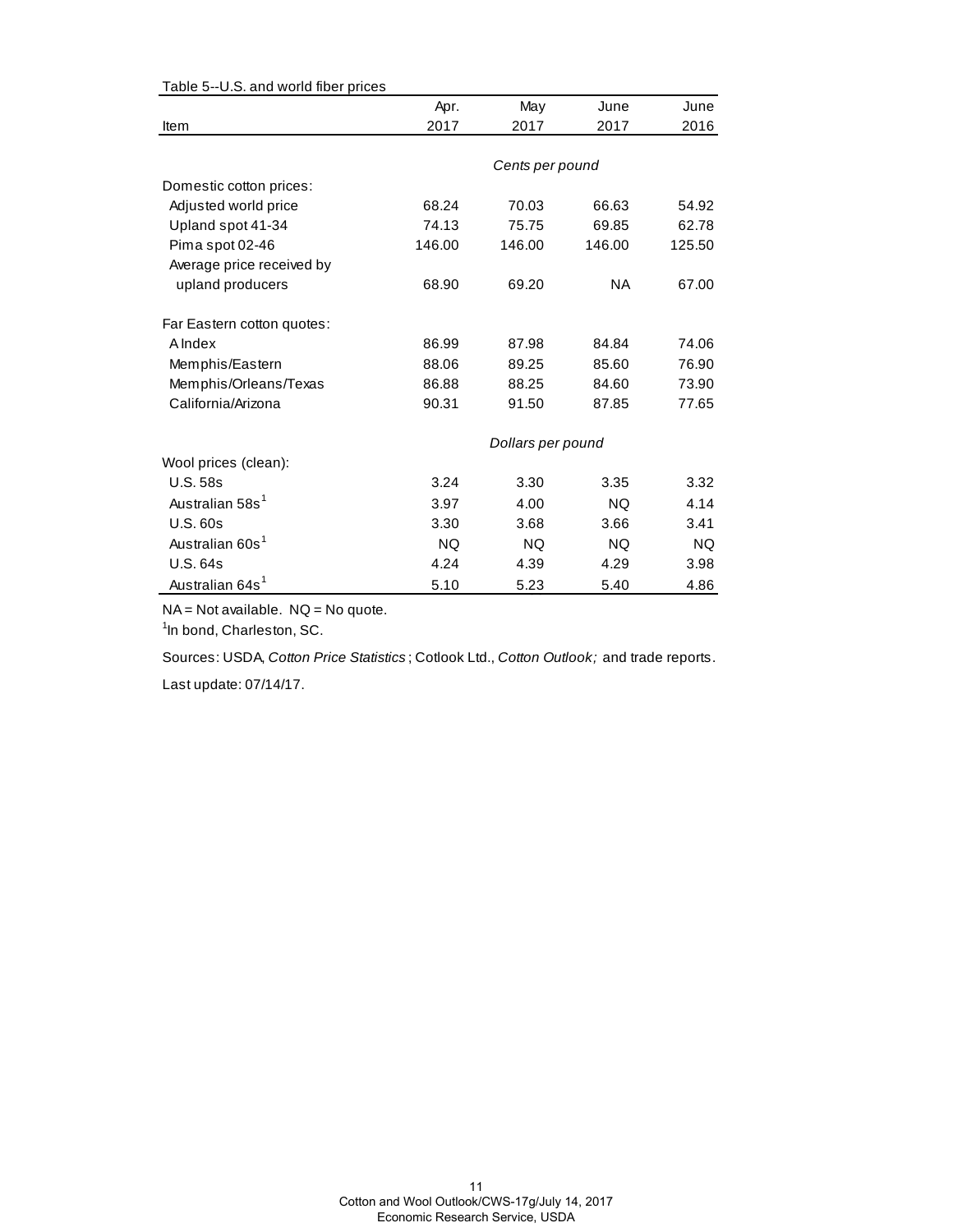| Table 6--0.5. textile imports, by fiber | Mar.      | Apr.         | May       | May       |
|-----------------------------------------|-----------|--------------|-----------|-----------|
| Item                                    | 2017      | 2017         | 2017      | 2016      |
|                                         |           |              |           |           |
|                                         |           | 1,000 pounds |           |           |
| Yarn, thread, and fabric:               | 251,847   | 267,326      | 290,433   | 288,488   |
| Cotton                                  | 52,059    | 55,710       | 59,795    | 62,033    |
| Linen                                   | 22,126    | 19,995       | 21,767    | 19,169    |
| Wool                                    | 4,261     | 3,777        | 4,177     | 4,316     |
| Silk                                    | 526       | 584          | 687       | 812       |
| Synthetic                               | 172,874   | 187,261      | 204,005   | 202,159   |
|                                         |           |              |           |           |
| Apparel:                                | 799,628   | 804,252      | 902,073   | 880,360   |
| Cotton                                  | 433,693   | 417,716      | 476,713   | 468,192   |
| Linen                                   | 8,446     | 9,594        | 7,870     | 8,192     |
| Wool                                    | 17,260    | 17,827       | 19,639    | 21,195    |
| Silk                                    | 9,137     | 9,119        | 8,062     | 8,716     |
| Synthetic                               | 331,092   | 349,995      | 389,789   | 374,066   |
| Home furnishings:                       | 234,304   | 251,216      | 295,331   | 258,361   |
| Cotton                                  | 147,610   | 143,698      | 168,262   | 144,722   |
| Linen                                   | 1,002     | 1,205        | 1,308     | 1,106     |
| Wool                                    | 380       | 515          | 496       | 403       |
| Silk                                    | 120       | 145          | 168       | 202       |
| Synthetic                               | 85,192    | 105,654      | 125,097   | 111,928   |
|                                         |           |              |           |           |
| Floor coverings:                        | 85,258    | 89,298       | 98,944    | 93,192    |
| Cotton                                  | 10,399    | 10,616       | 11,726    | 10,849    |
| Linen                                   | 25,717    | 30,357       | 30,625    | 26,496    |
| Wool                                    | 10,364    | 10,052       | 12,016    | 12,567    |
| Silk                                    | 2,649     | 2,829        | 3,026     | 2,317     |
| Synthetic                               | 36,129    | 35,444       | 41,551    | 40,963    |
| Total imports: <sup>1</sup>             | 1,380,929 | 1,423,502    | 1,601,827 | 1,533,831 |
| Cotton                                  | 646,845   | 631,170      | 720,786   | 689,547   |
| Linen                                   | 58,151    | 62,284       | 63,147    | 56,323    |
| Wool                                    | 32,395    | 32,331       | 36,509    | 38,755    |
| Silk                                    | 12,432    | 12,681       | 11,944    | 12,050    |
| Synthetic                               | 631,107   | 685,036      | 769,441   | 737,156   |

Table 6--U.S. textile imports, by fiber

Note: Raw-fiber-equivalent pounds. Data for 2016 are revised.

<sup>1</sup>Includes headgear.

U.S. Census Bureau. Sources: USDA, Economic Research Service; and U.S. Department of Commerce,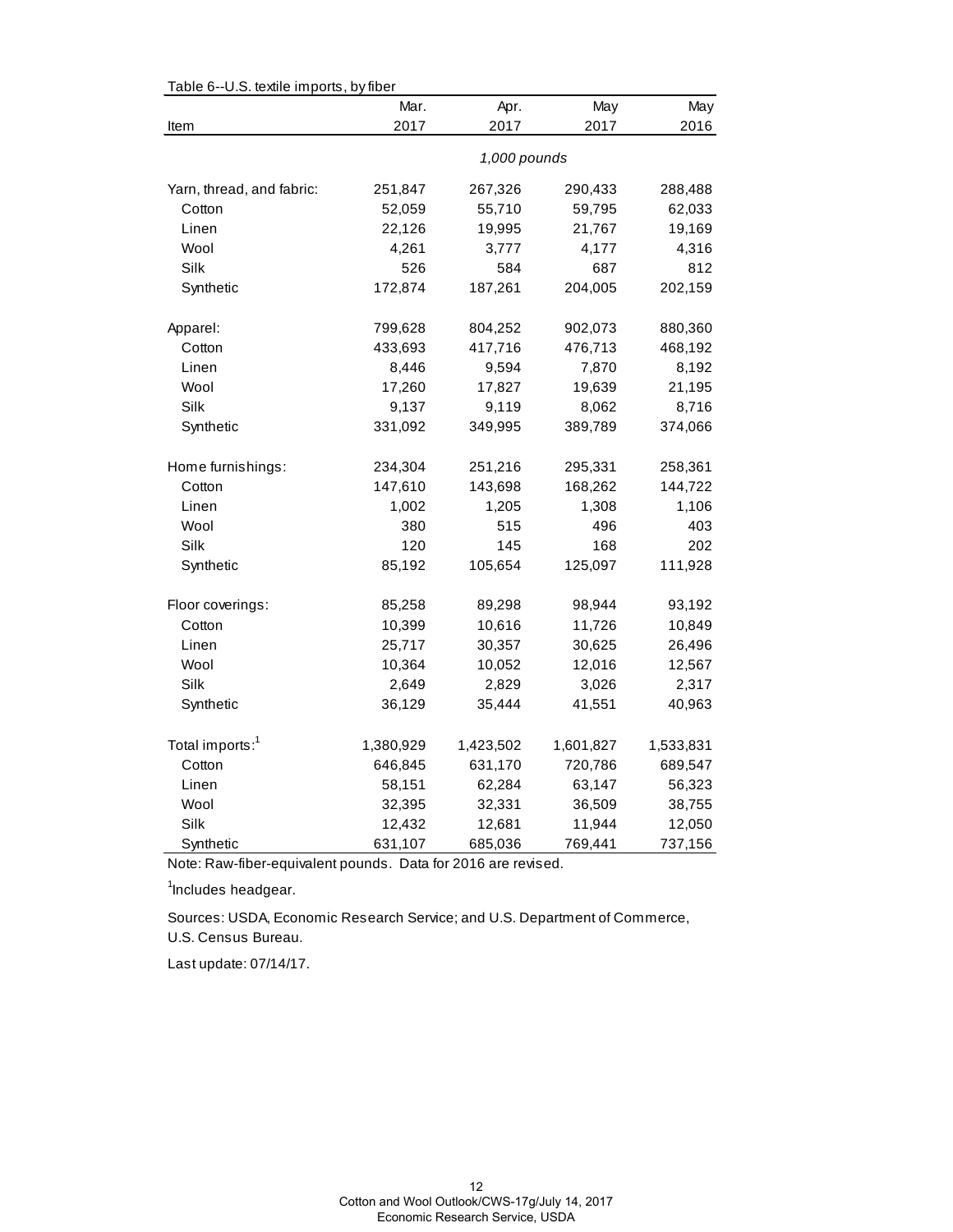| Table 7--0.5. textile exports, by fiber | Mar.         | Apr.    | May     | May     |  |
|-----------------------------------------|--------------|---------|---------|---------|--|
| Item                                    | 2017         | 2017    | 2017    | 2016    |  |
|                                         | 1,000 pounds |         |         |         |  |
| Yarn, thread, and fabric:               | 258,603      | 225,252 | 241,782 | 242,537 |  |
| Cotton                                  | 136,981      | 119,465 | 128,624 | 131,601 |  |
| Linen                                   | 6,871        | 6,219   | 6,520   | 6,278   |  |
| Wool                                    | 2,806        | 2,446   | 2,739   | 3,350   |  |
| Silk                                    | 1,102        | 955     | 1,150   | 1,077   |  |
| Synthetic                               | 110,843      | 96,168  | 102,749 | 100,231 |  |
| Apparel:                                | 28,810       | 24,626  | 25,748  | 27,080  |  |
| Cotton                                  | 12,785       | 10,947  | 11,292  | 12,371  |  |
| Linen                                   | 377          | 328     | 334     | 363     |  |
| Wool                                    | 2,243        | 1,811   | 1,977   | 1,679   |  |
| <b>Silk</b>                             | 1,336        | 1,108   | 1,229   | 1,056   |  |
| Synthetic                               | 12,069       | 10,432  | 10,917  | 11,611  |  |
| Home furnishings:                       | 4,415        | 3,998   | 4,526   | 4,751   |  |
| Cotton                                  | 2,153        | 1,990   | 2,213   | 2,409   |  |
| Linen                                   | 206          | 166     | 131     | 213     |  |
| Wool                                    | 71           | 48      | 83      | 94      |  |
| Silk                                    | 106          | 92      | 82      | 154     |  |
| Synthetic                               | 1,879        | 1,702   | 2,017   | 1,882   |  |
| Floor coverings:                        | 27,744       | 25,968  | 27,163  | 24,856  |  |
| Cotton                                  | 2,310        | 2,241   | 2,248   | 1,896   |  |
| Linen                                   | 1,123        | 1,228   | 1,175   | 970     |  |
| Wool                                    | 1,593        | 1,289   | 1,521   | 1,166   |  |
| Silk                                    | 42           | 62      | 38      | 42      |  |
| Synthetic                               | 22,676       | 21,149  | 22,182  | 20,782  |  |
| Total exports: <sup>1</sup>             | 319,944      | 280,093 | 299,515 | 299,418 |  |
| Cotton                                  | 154,341      | 134,729 | 144,477 | 148,349 |  |
| Linen                                   | 8,590        | 7,951   | 8,172   | 7,830   |  |
| Wool                                    | 6,725        | 5,604   | 6,330   | 6,296   |  |
| Silk                                    | 2,585        | 2,217   | 2,499   | 2,329   |  |
| Synthetic                               | 147,703      | 129,593 | 138,037 | 134,613 |  |

Table 7--U.S. textile exports, by fiber

Note: Raw-fiber-equivalent pounds. Data for 2016 are revised.

<sup>1</sup>Includes headgear.

Sources: USDA, Economic Research Service; U.S. Department of Commerce,

U.S. Census Bureau.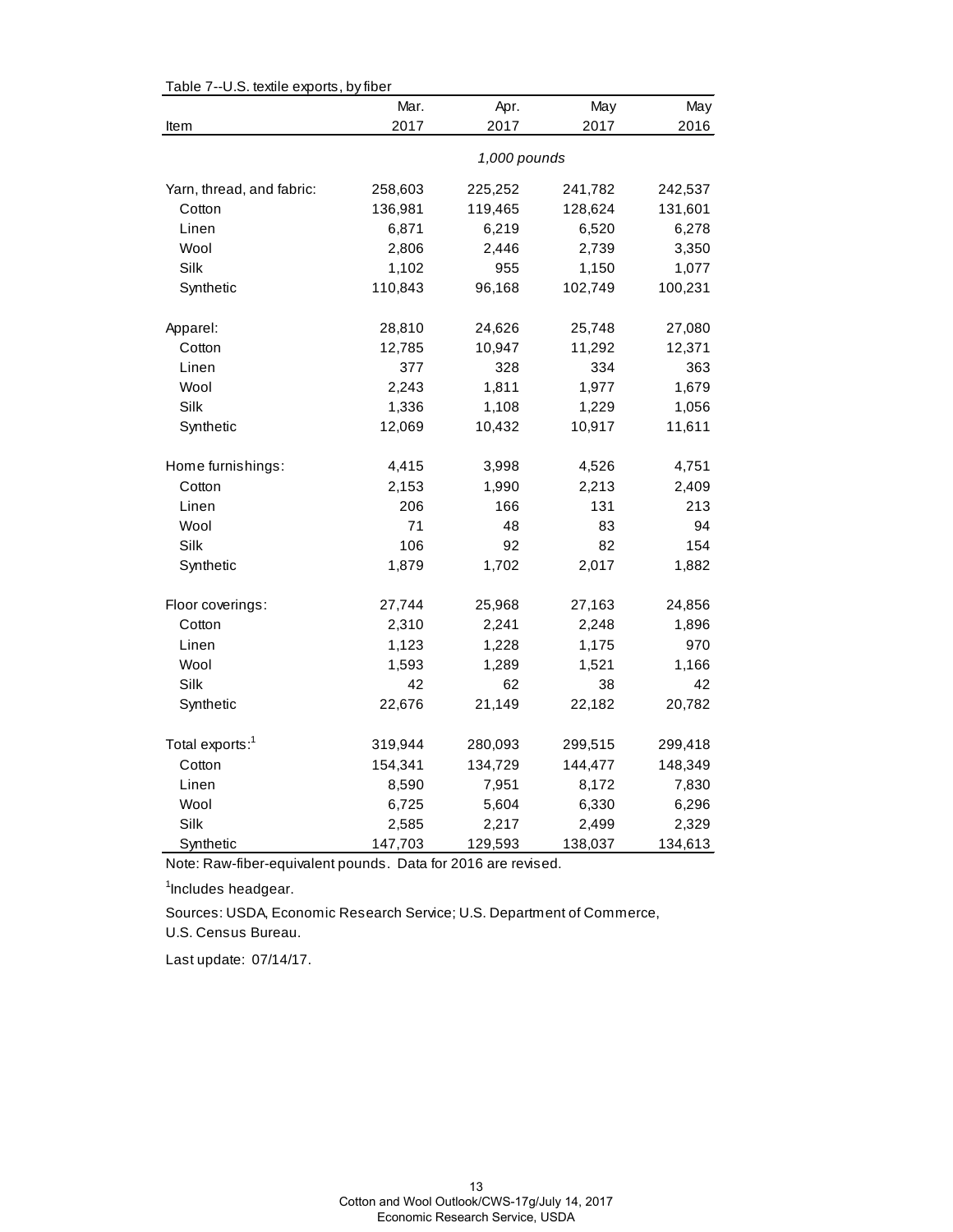| Table 8--U.S. cotton textile imports, by origin |              |         |         |         |  |
|-------------------------------------------------|--------------|---------|---------|---------|--|
|                                                 | Mar.         | Apr.    | May     | May     |  |
| Region/country                                  | 2017         | 2017    | 2017    | 2016    |  |
|                                                 | 1,000 pounds |         |         |         |  |
| North America                                   | 141,572      | 119,987 | 144,030 | 136,718 |  |
| Canada                                          | 2,924        | 2,698   | 2,757   | 3,090   |  |
| Dominican Republic                              | 10,607       | 7,932   | 9,686   | 9,556   |  |
| El Salvador                                     | 21,296       | 15,481  | 19,080  | 18,764  |  |
| Guatemala                                       | 7,803        | 6,041   | 7,306   | 7,916   |  |
| Haiti                                           | 12,646       | 12,034  | 12,007  | 12,962  |  |
| Honduras                                        | 27,681       | 24,462  | 34,167  | 29,225  |  |
| Mexico                                          | 38,618       | 34,635  | 39,682  | 38,681  |  |
| Nicaragua                                       | 19,925       | 16,640  | 19,263  | 16,463  |  |
| South America                                   | 4,636        | 4,152   | 3,871   | 4,263   |  |
| Colombia                                        | 2,274        | 1,780   | 1,503   | 1,847   |  |
| Peru                                            | 1,877        | 1,981   | 1,992   | 2,091   |  |
| Europe                                          | 15,354       | 15,721  | 15,751  | 12,965  |  |
| Germany                                         | 1,134        | 1,245   | 1,311   | 1,133   |  |
| Italy                                           | 1,816        | 1,646   | 1,598   | 1,594   |  |
| Portugal                                        | 1,900        | 1,361   | 1,482   | 1,114   |  |
| Turkey                                          | 6,968        | 8,652   | 7,861   | 6,647   |  |
| Asia                                            | 471,908      | 479,786 | 540,776 | 521,821 |  |
| <b>Bahrain</b>                                  | 1,987        | 1,170   | 1,320   | 2,030   |  |
| Bangladesh                                      | 52,990       | 46,163  | 50,972  | 50,020  |  |
| Cambodia                                        | 12,226       | 12,073  | 11,553  | 14,008  |  |
| China                                           | 144,728      | 189,661 | 219,182 | 211,544 |  |
| Hong Kong                                       | 477          | 623     | 736     | 1,168   |  |
| India                                           | 92,044       | 79,303  | 88,534  | 74,826  |  |
| Indonesia                                       | 23,219       | 19,885  | 20,635  | 23,189  |  |
| Israel                                          | 565          | 527     | 445     | 533     |  |
| Japan                                           | 1,272        | 1,403   | 1,362   | 1,228   |  |
| Jordan                                          | 5,821        | 4,221   | 3,682   | 3,510   |  |
| Malaysia                                        | 1,845        | 2,122   | 2,743   | 3,545   |  |
| Pakistan                                        | 60,228       | 49,095  | 63,465  | 60,756  |  |
| Philippines                                     | 3,201        | 2,618   | 2,985   | 3,518   |  |
| South Korea                                     | 5,058        | 4,861   | 5,202   | 6,030   |  |
| Sri Lanka                                       | 7,887        | 6,664   | 6,074   | 5,784   |  |
| Taiwan                                          | 1,759        | 1,730   | 1,837   | 2,252   |  |
| Thailand                                        | 4,420        | 4,122   | 3,875   | 4,180   |  |
| Vietnam                                         | 50,397       | 52,383  | 54,878  | 52,490  |  |
| Oceania                                         | 45           | 41      | 41      | 52      |  |
| Africa                                          | 13,329       | 11,482  | 16,317  | 13,729  |  |
| Egypt                                           | 6,561        | 5,292   | 7,285   | 6,759   |  |
| Kenya                                           | 1,891        | 1,754   | 2,545   | 2,120   |  |
| Lesotho                                         | 1,907        | 1,836   | 2,992   | 2,585   |  |
| Mauritius                                       | 630          | 644     | 630     | 535     |  |
| World <sup>1</sup>                              | 646,845      | 631,170 | 720,786 | 689,547 |  |

 $Table 8-11$   $S$  cotton textile imports, by origin

Note: Raw-fiber-equivalent pounds. Data for 2016 are revised.

 $\mathrm{{}^1}$ Regional totals may not sum to world totals due to rounding.

Sources: USDA, Economic Research Service; and U.S. Department of Commerce,

U.S. Census Bureau.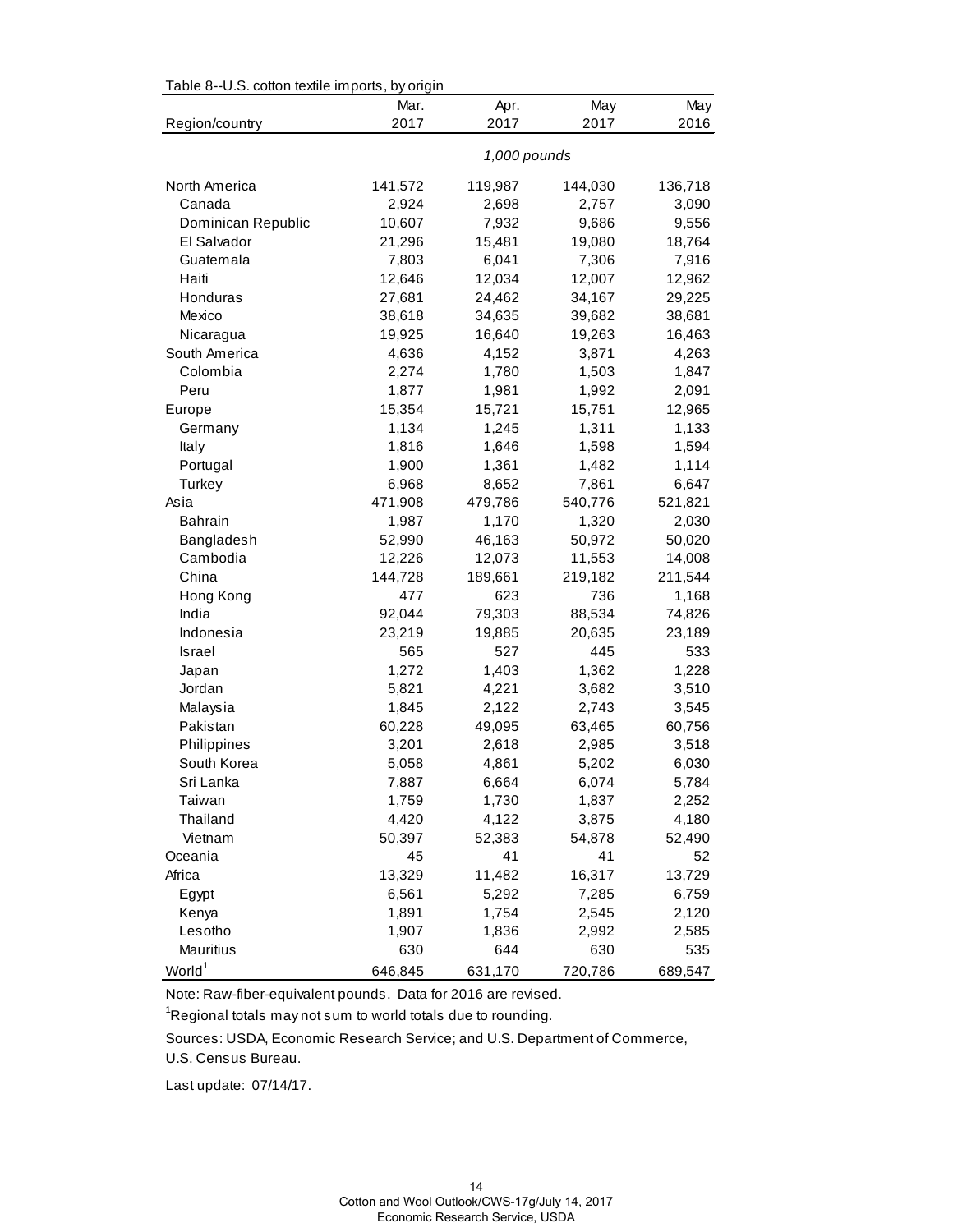| rable 9--0.5. Collon lexine exports, by destination |              |         |         |         |  |  |
|-----------------------------------------------------|--------------|---------|---------|---------|--|--|
|                                                     | Mar.         | Apr.    | May     | May     |  |  |
| Region/country                                      | 2017         | 2017    | 2017    | 2016    |  |  |
|                                                     | 1,000 pounds |         |         |         |  |  |
| North America                                       | 132,611      | 111,681 | 119,601 | 124,942 |  |  |
| <b>Bahamas</b>                                      | 311          | 284     | 205     | 104     |  |  |
| Canada                                              | 9,943        | 8,972   | 9,751   | 10,486  |  |  |
| Costa Rica                                          | 234          | 141,009 | 125     | 242     |  |  |
| Dominican Republic                                  | 21,185       | 19,299  | 18,620  | 23,803  |  |  |
| El Salvador                                         | 3,670        | 3,482   | 2,850   | 3,909   |  |  |
| Guatemala                                           | 2,192        | 1,647   | 1,543   | 2,349   |  |  |
| Haiti                                               | 771          | 1,022   | 686     | 26      |  |  |
| Honduras                                            | 68,165       | 55,076  | 60,240  | 60,164  |  |  |
| Mexico                                              | 22,131       | 18,289  | 22,058  | 20,639  |  |  |
| Nicaragua                                           | 3,263        | 2,800   | 2,829   | 2,656   |  |  |
| Panama                                              | 250          | 315     | 281     | 198     |  |  |
| South America                                       | 5,029        | 5,318   | 5,276   | 4,784   |  |  |
| <b>Brazil</b>                                       | 515          | 311     | 323     | 263     |  |  |
| Chile                                               | 302          | 250     | 197     | 184     |  |  |
| Colombia                                            | 2,721        | 3,139   | 3,558   | 3,088   |  |  |
| Peru                                                | 1,150        | 1,219   | 902     | 903     |  |  |
| Europe                                              | 2,725        | 2,112   | 2,635   | 4,476   |  |  |
| Belgium                                             | 406          | 114     | 144     | 346     |  |  |
| France                                              | 112          | 79      | 127     | 109     |  |  |
| Germany                                             | 430          | 392     | 515     | 416     |  |  |
| Italy                                               | 119          | 225     | 248     | 167     |  |  |
| Netherlands                                         | 212          | 157     | 195     | 292     |  |  |
| Spain                                               | 104          | 109     | 75      | 137     |  |  |
| Switzerland                                         | 51           | 58      | 48      | 47      |  |  |
| United Kingdom                                      | 670          | 558     | 790     | 895     |  |  |
| Asia                                                | 10,578       | 11,796  | 12,261  | 10,574  |  |  |
| China                                               | 6,202        | 7,265   | 7,942   | 7,131   |  |  |
| Hong Kong                                           | 337          | 421     | 385     | 426     |  |  |
| India                                               | 187          | 294     | 236     | 166     |  |  |
| Israel                                              | 210          | 229     | 127     | 118     |  |  |
| Japan                                               | 913          | 913     | 602     | 778     |  |  |
| Saudi Arabia                                        | 45           | 92      | 97      | 156     |  |  |
| Singapore                                           | 118          | 155     | 158     | 118     |  |  |
| South Korea                                         | 778          | 514     | 635     | 519     |  |  |
| Taiwan                                              | 214          | 145     | 240     | 151     |  |  |
| United Arab Emirates                                | 429          | 296     | 440     | 343     |  |  |
| Vietnam                                             | 273          | 237     | 306     | 192     |  |  |
| Oceania                                             | 560          | 504     | 575     | 460     |  |  |
| Australia                                           | 427          | 396     | 405     | 350     |  |  |
| Africa                                              | 2,837        | 3,318   | 4,130   | 3,114   |  |  |
| Morocco                                             | 2,672        | 3,030   | 3,857   | 2,842   |  |  |
| World <sup>1</sup>                                  | 154,341      | 134,729 | 144,477 | 148,349 |  |  |

Table 9--U.S. cotton textile exports, by destination

Note: Raw-fiber-equivalent pounds. Data for 2016 are revised.

 $\mathrm{{}^1}$ Regional totals may not sum to world totals due to rounding.

Sources: USDA, Economic Research Service; and U.S. Department of Commerce,

U.S. Census Bureau.